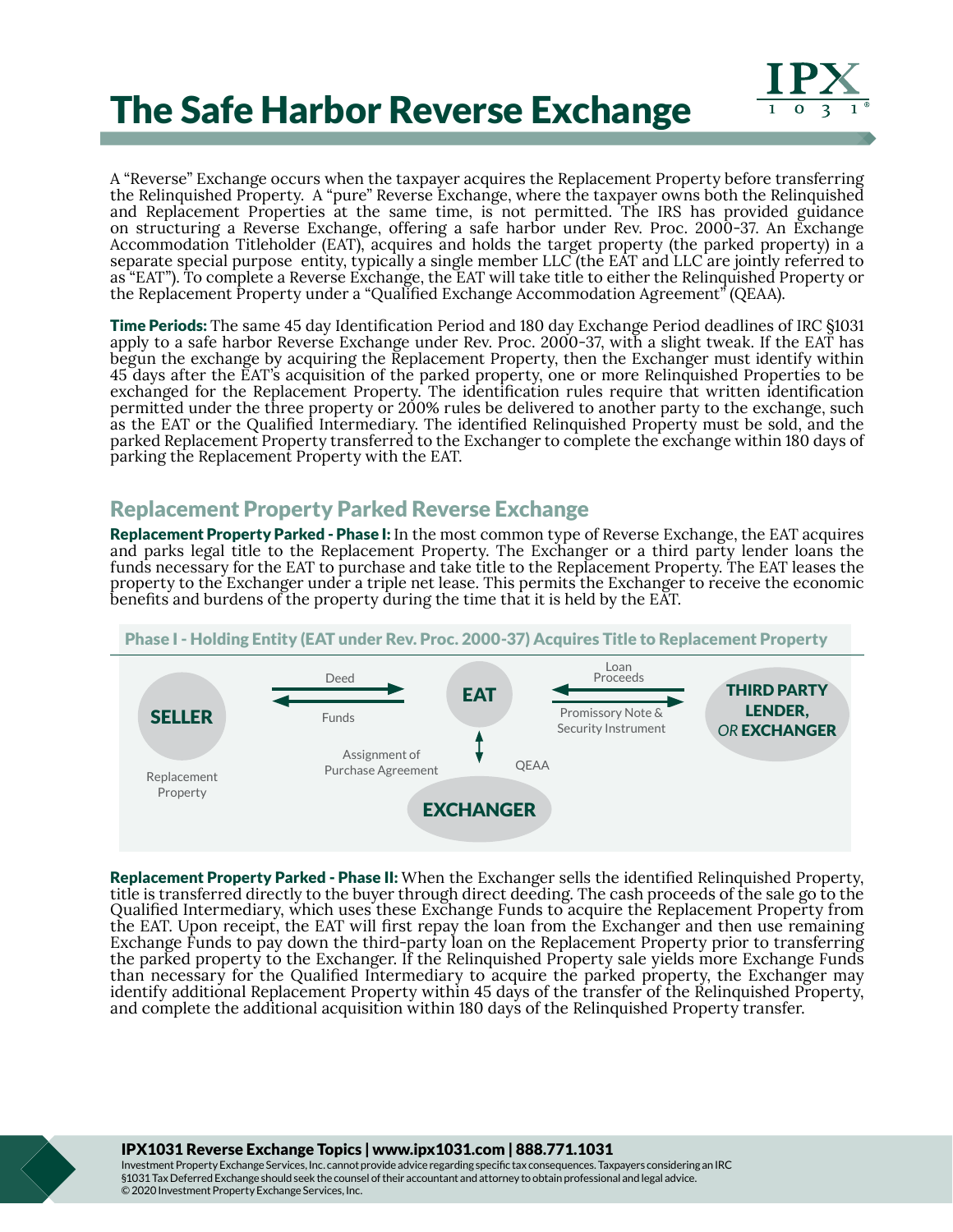

### Phase II - Simultaneous or Delayed Exchange



Replacement Property Parked - Loans to EAT: This type of Reverse Exchange works best when the Exchanger can pay all cash for the Replacement Property, or when the seller is providing the financing. If the Exchanger is working with a third-party institutional lender, the Exchanger should seek lender approval prior to beginning the Reverse Exchange. The EAT, as the titleholder of the property, may be required to be the borrower on the loan. Many lenders are not familiar with Reverse Exchanges, so involving them early in the process will ensure a smoother transaction. To protect the EAT from liability in the event of default by the Exchanger, the EAT will require the loan to be non-recourse as to itself. Lenders typically require the Exchanger to guarantee a loan made to the EAT.

# Relinquished Property Parked Reverse Exchange

An alternative to parking the Replacement Property is to park the Exchanger's Relinquished Property with the EAT.



IPX1031 Reverse Exchange Topics | www.ipx1031.com | 888.771.1031

Investment Property Exchange Services, Inc. cannot provide advice regarding specific tax consequences. Taxpayers considering an IRC §1031 Tax Deferred Exchange should seek the counsel of their accountant and attorney to obtain professional and legal advice. © 2020 Investment Property Exchange Services, Inc.